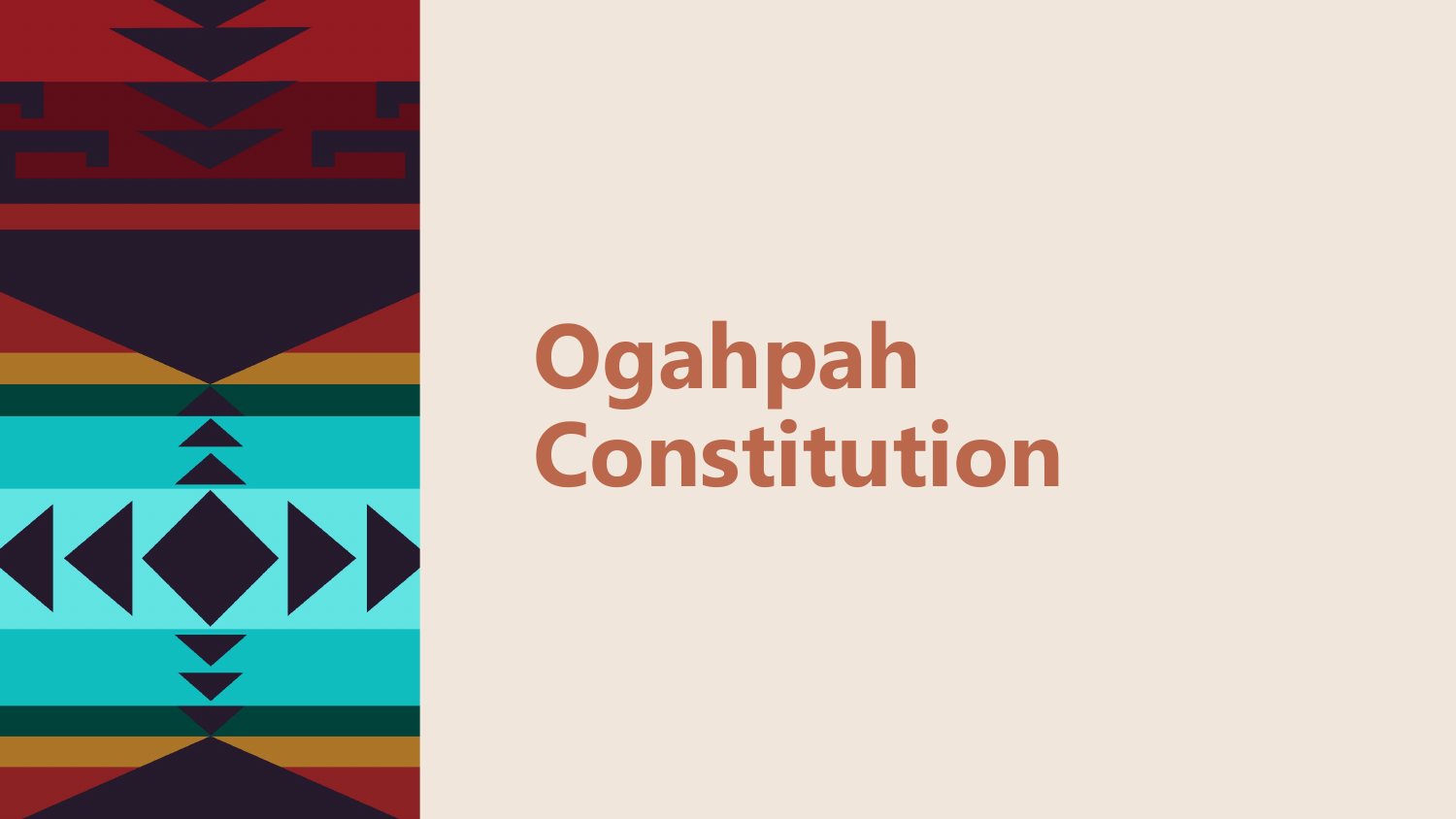### **WHY? What's wrong with the Governing Resolution?**

### **A Resolution by principle is meant to be temporary.**

- Established in 1956
- Modified or clarified 10 Times on 5 occasions
- Does it still work the way it was intended?
- A Constitution includes the rights of Everyone

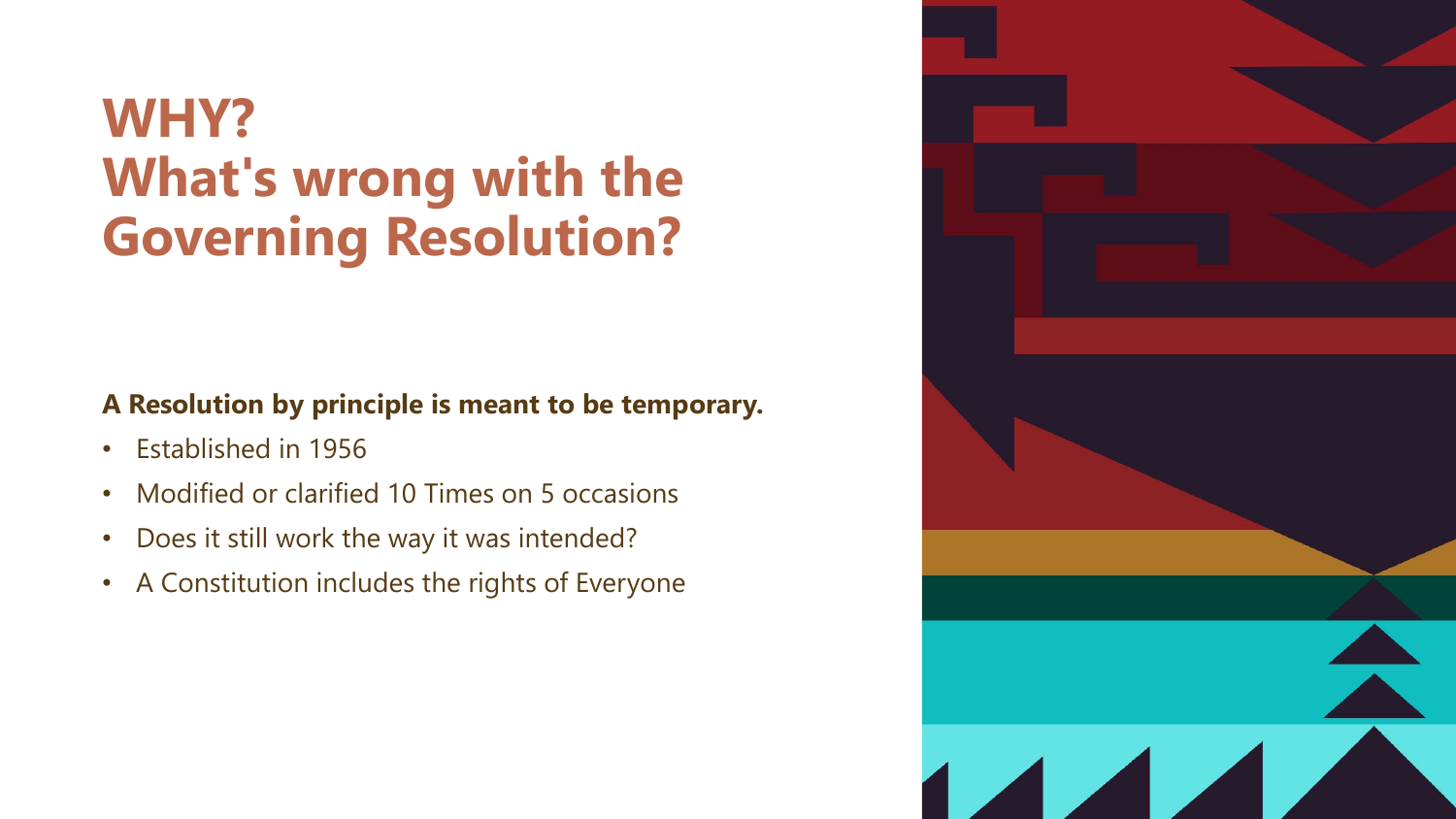### RESOLUTION DELEGATING AUTHORITY TO THE QUAPAW TRIBAL BUSINESS COMMITTEE TO SPEAK AND ACT ON BEHALF OF THE QUAPAW TRIBE OF INDIANS

WHEREAS. it is expensive and inconvenient for the individual members of the Quapaw Tribe to meet in general council when it is necessary to transact tribal business; and

WHEREAS, it is not the intention or desire of the individual members of the Quapaw Tribe to establish an organization for the purpose of governing the activities of the Tribe, but that it is the desire of the individual males members, I8 years of age and over and female members 18 years of age and over, to establish a responsible administrative body to represent, speak and act for the individual members of the Quapaw Tribe on matters affecting the properties and general business of the Tribe.

#### NOW, BE IT THEREFORE RESOLVED THAT:

#### Section 1:

(a) A Quapaw Tribal Business Committee is hereby established to consist of a Chairman, Vice-Chairman, a Secretary-Treasurer, and four members who shall be elected by secret ballot and who shall serve for a term of two years. (b) Four members of the Quapaw Tribal Business Committee shall constitute a quorum for the official transaction to conduct business.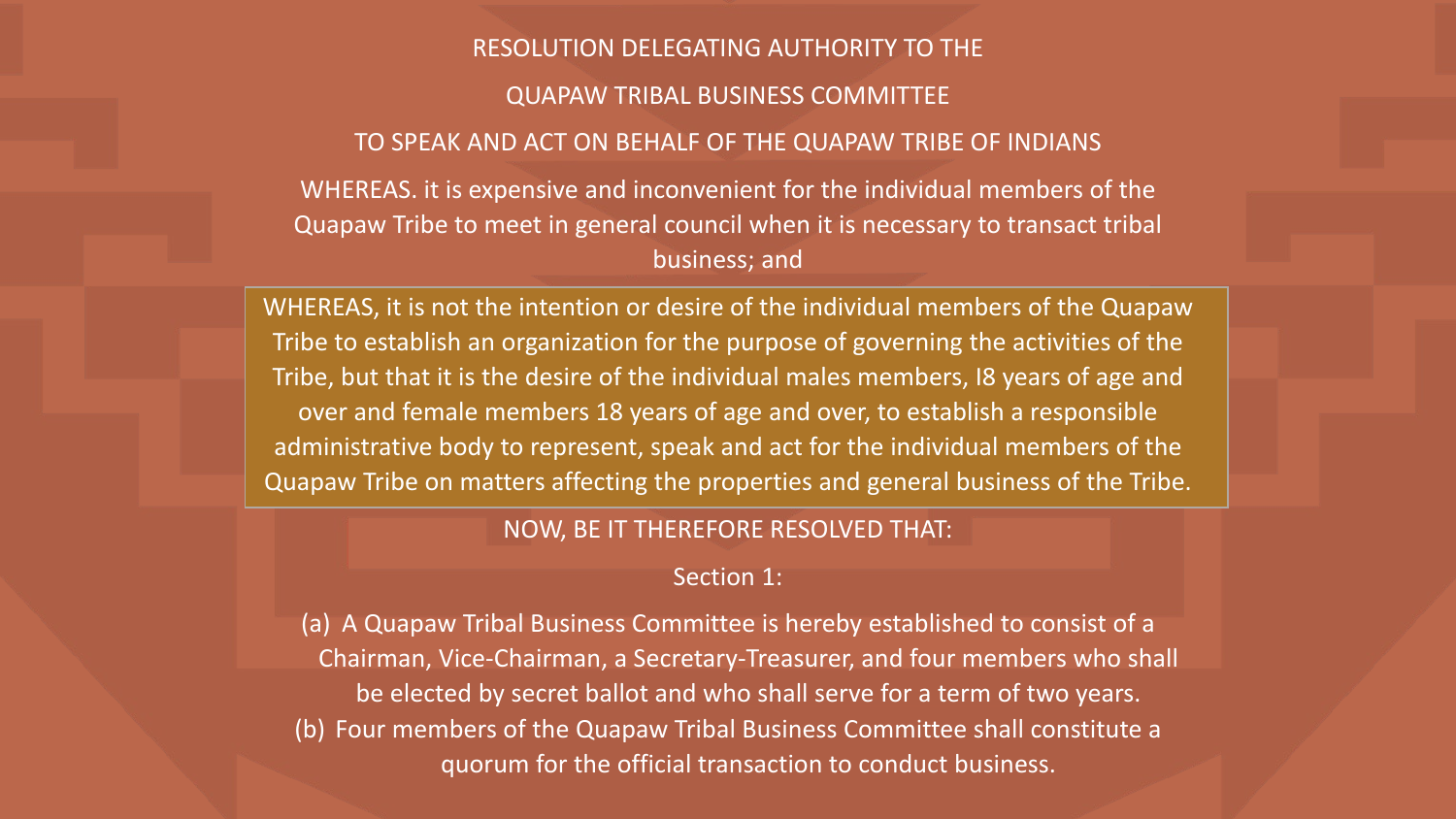#### Section 2:

No person shall be a candidate for membership in the Quapaw Tribal Business Committee unless he shall be a member of the Quapaw Tribe by blood and on the approved rolls, and shall be at least 25 years of age.

#### Section 3:

(a) The first election of a Tribal Business Committee under this resolution shall be called and supervised by the Area Director of the Muskogee Area Office or his representative in accordance with election procedures outlined by him. Thereafter, elections shall be held every two years in July prior to the expiration of the terms of office of the members of the Tribal Business Committee. The date and place shall be designated by the Quapaw Tribal Business Committee; and thirty (30) days prior to the election, public notice shall be given. The terms of office of members of the Quapaw Tribal Business Committee shall be for two years, or until their successors are elected, qualified and installed.

- (b) Regular elections shall be held in even-numbered years. Nominations shall be from the floor. Election shall be by secret ballot, a plurality vote being necessary to elect. The newly elected officer shall be installed immediately upon their election.
- If the Quapaw Tribal Business Committee shall fail to give appropriate notice of the election, or in case a regular election has not been held as provided in Section 3 of this resolution, the Commissioner of Indian Affairs or his authorized representative shall call such an election and shall give thirty (30) days notice, setting the time and place of the election.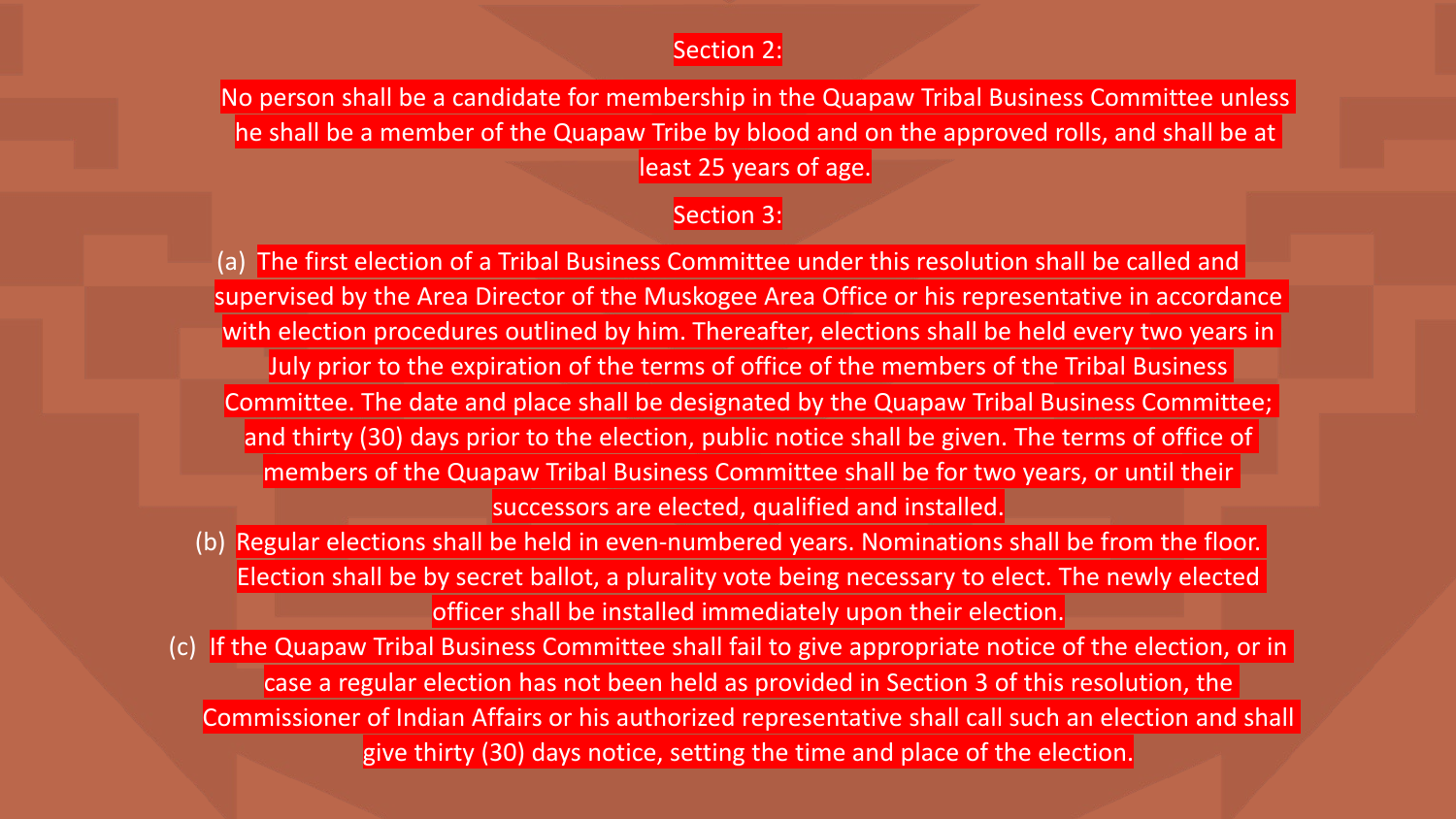#### Section 4:

#### Vacancies in any elective office shall be filled at any regular or special meeting of the Quapaw Indian Council.

Section 5:

The Quapaw Tribal Business Committee is hereby empowered to appoint subordinate committee and representatives; to transact business of the Quapaw Tribe, including the management or disposition of tribal property and the expenditure of tribal funds, except such funds as may be due the members if the Quapaw Tribe as a result of the Quapaw Judgement Award against the United States, (May 7, 1954), and any future claims, and such additional business the Tribe as the Quapaw Indian Council may see fit to delegate to the Quapaw Tribal Business Committee from time to time by appropriate resolution; provided however, that any ordinances passed by the Quapaw Tribal Business Committee governing membership, future membership or the loss of membership shall be subject to the approval of the Quapaw Indian Council and, so long as the affairs of the Quapaw Tribe are under the general supervision of the Federal Government, of the Commissioner of Indian Affairs or his authorized representative.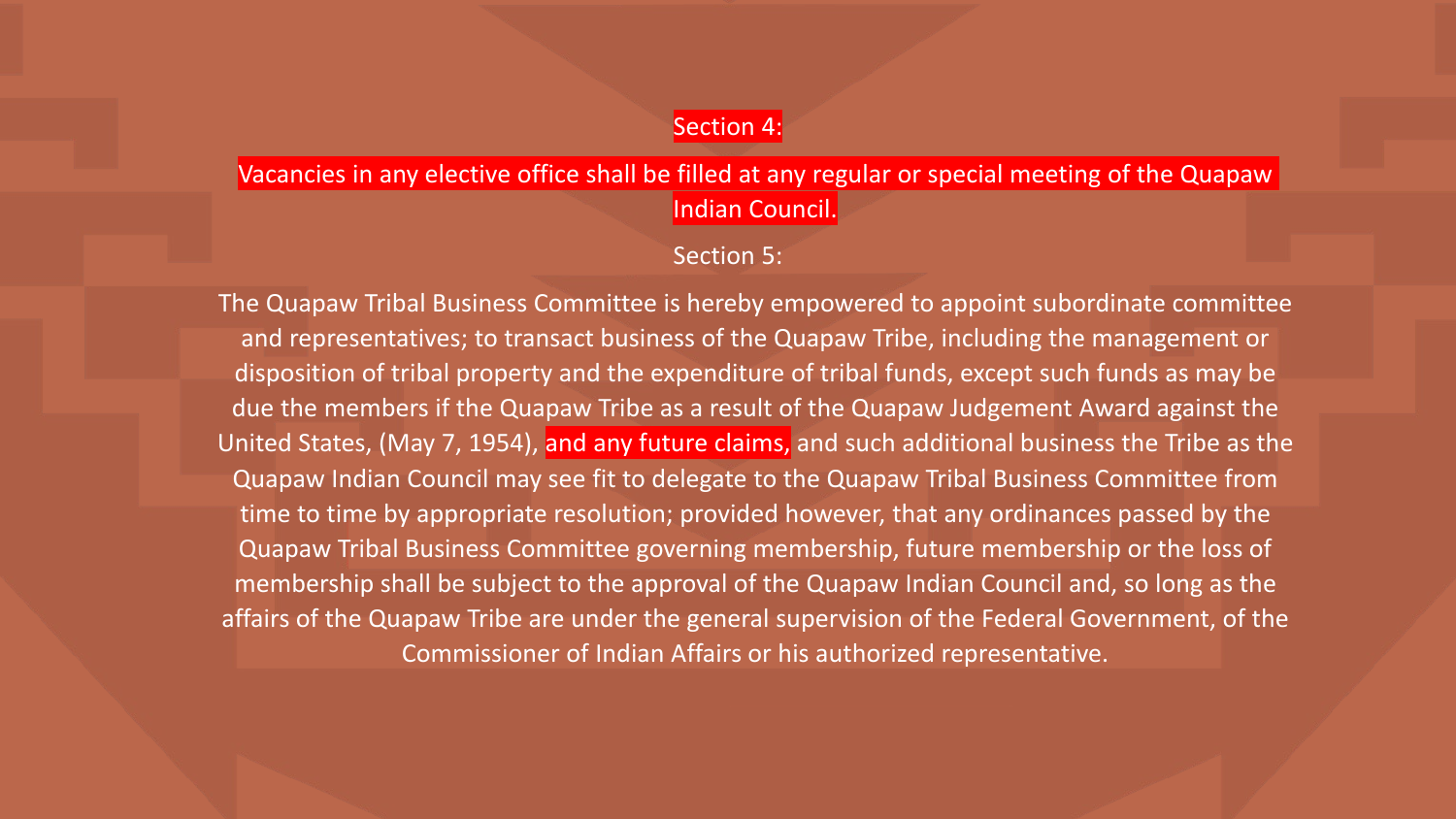#### Section 6:

(a) A Grievance Committee, consisting of three persons of Quapaw Indian blood, shall be elected by the general council, and shall not include any members of the Quapaw Tribal Business Committee. The term of office of the Grievance Committee shall be for two years and the members shall be elected at the same time and in the same manner as that provided for the election of the members of the Quapaw Tribal Business Committee.

(b) The Grievance Committee shall investigate complaints of misconduct or other acts of the members of the Quapaw Tribal Business Committee and upon a proper showing shall request the Chairman to call a special meeting of the Quapaw Indian Council to act upon such complaints. In the event the Chairman refuses or fails to call such a meeting, the Grievance Committee shall advise the Commissioner of Indian Affairs or his authorized representative, who shall call the special meeting of the Quapaw Indian Council for the purpose of hearing and acting upon such complaints. Such Council shall have power, by a majority vote, after giving the accused hearing, to clear him of the charges; or to remove him from office, if guilty, and proceed to elect a successor, except if a member of the Quapaw Tribal Business Committee fails or refuses to attend two regular meetings in succession unless excused due to illness or other causes for which he cannot be held responsible, or shall be convicted of a felony, or a misdemeanor involving moral integrity, his office shall be forfeited automatically, and a special election shall be called by the Chairman of the Quapaw Tribal Business Committee for his replacement in accordance with Section 4 of this Resolution.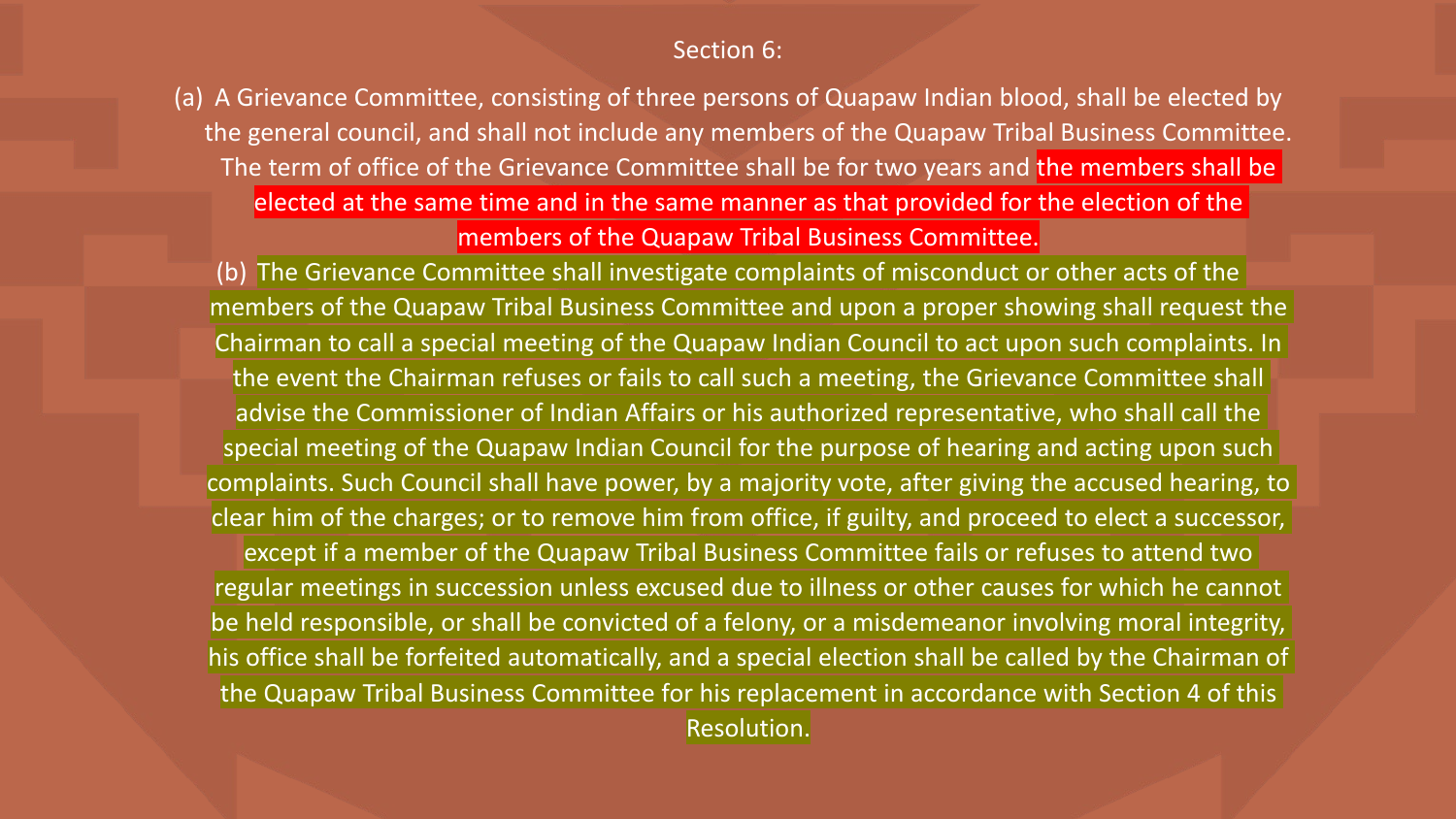#### Section 7:

It shall be the duty of the Chairman to preside at all meetings and perform all duties appertaining to the office. He shall exercise all authorities delegated to him and he shall be entitled to a vote on all questions.

#### Section 8:

In the absence of the Chairman, the Vice-Chairman shall perform the duties of the Chairman, assuming all the privileges, duties and responsibilities of the Chairman.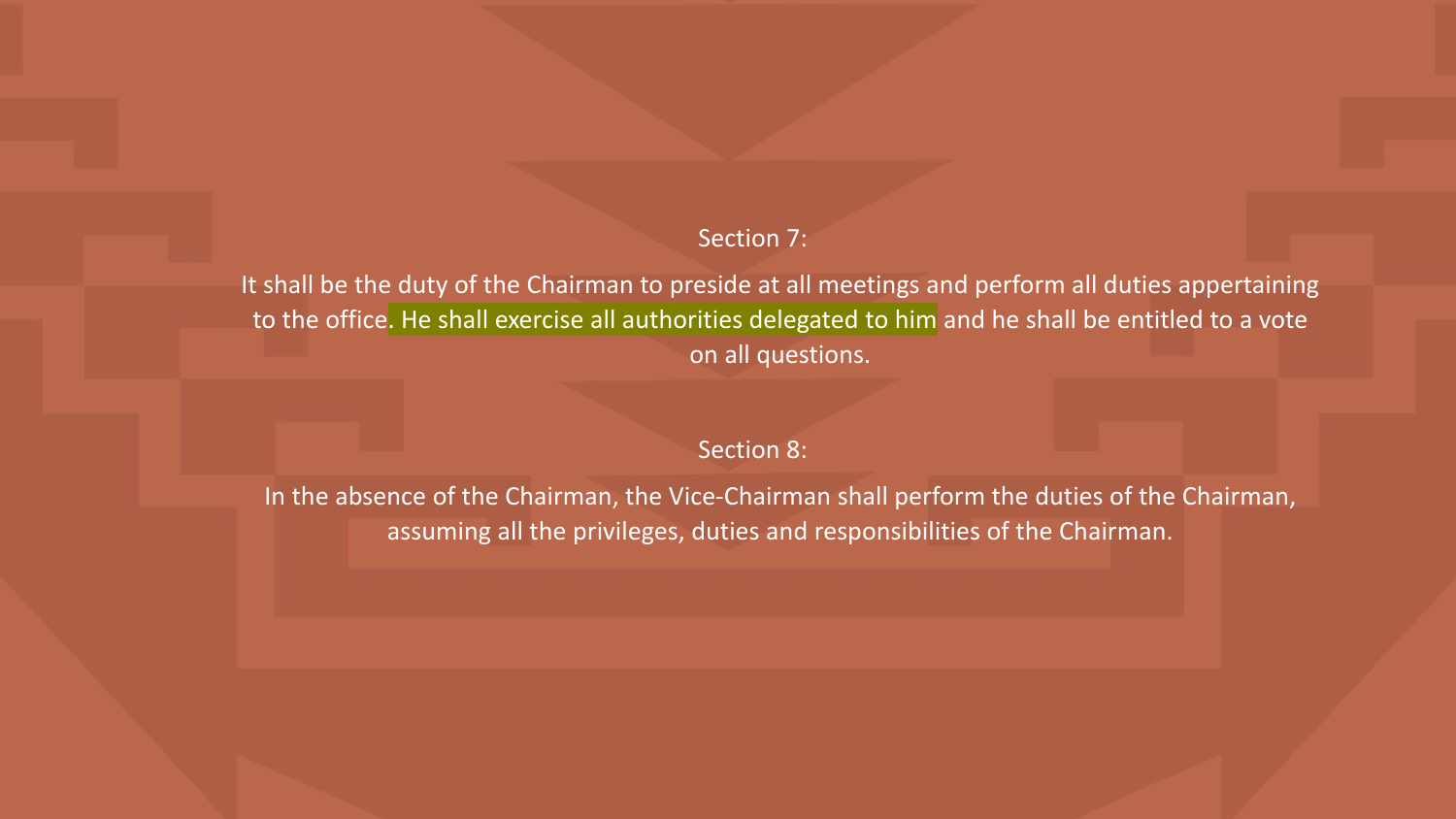#### Section 9:

The Secretary-Treasurer shall correctly record all proceedings of all meetings and shall forward copies of the minutes of meetings to the Area Director and to the Commissioner of Indian Alf airs. He shall be responsible for the prompt and efficient handling of all correspondence pertaining to the business of the Council. He shall make out the order of business for the Chairman, shall notify all committee of their appointment; shall have custody of the records and all papers of the Council which records and papers shall be open to inspection at any time, in his presence, by any members of the Council desiring to review them. He shall keep a correct list of all members of the Council, shall authenticate all accounts or orders of the Council, and in the absence of the Chairman and the Vice Chairman, shall call the meetings to order until a chairman ·pro-tern is selected. He shall render a written report at the annual meeting and at the expiration of his term of office, records and all papers in his possession shall be turned over to his successor. He shall issue notices of all meetings and conduct all general correspondence, as directed by the general council of the Tribal Business Committee.

He shall keep an accurate account of receipts and disbursements of all monies belonging to the Tribe which may come into his hands and make appropriate reports to the Quapaw Tribal Business Committee and the Quapaw Indian Council at its annual meetings. The accounts and records of the Quapaw Tribal Business Committee and the general council shall be open at all times for inspection and audit by the Commissioner of Indian Affairs or his authorized representative .

The Secretary-Treasurer shall keep all tribal monies entrusted to his care in a special account and all disbursements therefore should be made by check. He shall file a surety bond satisfactory to the Tribal Business Committee and to the Commissioner of Indian Affairs or his authorized representative. The cost of such bond shall be paid from tribal funds.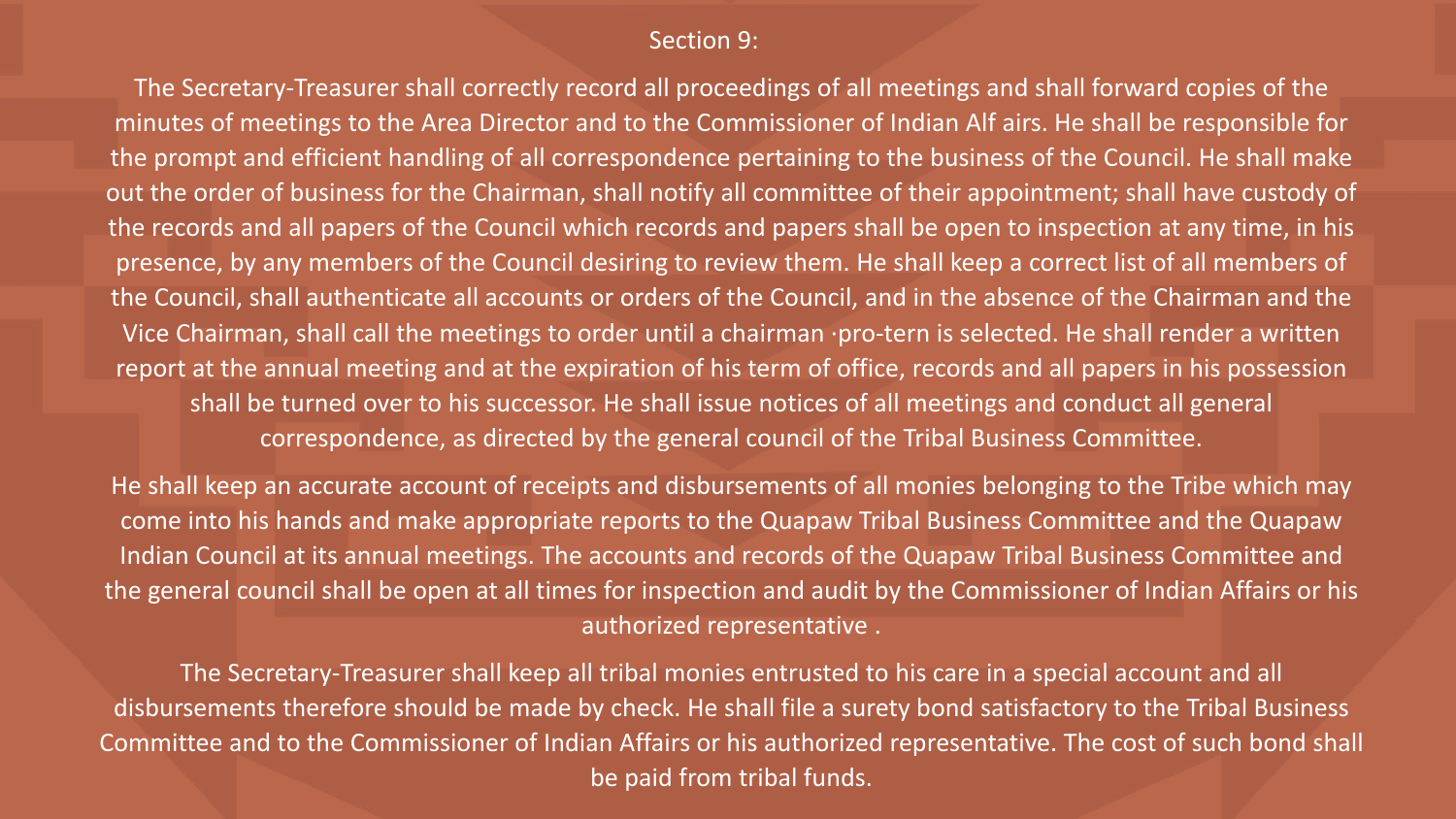#### Section 10:

Special meetings of the Quapaw Indian Council may be called at the discretion of the Chairman, and shall be called by him, at the request, in writing of the majority of the Tribal Business Committee, or by written request of thirty percent of the members of the general council.

#### Section 11:

The regular meetings of the Quapaw Tribal Business Committee shall be held at a place and time to be determined by the Chairman, with proper notice to the members of the Committee during the months of January, April, July, and October unless otherwise provided by resolution.

#### Section 12:

Special meetings of the Quapaw Tribal Business Committee may be called by the Chairman at his discretion and shall be called by him upon the written request of a majority of the Business Committee.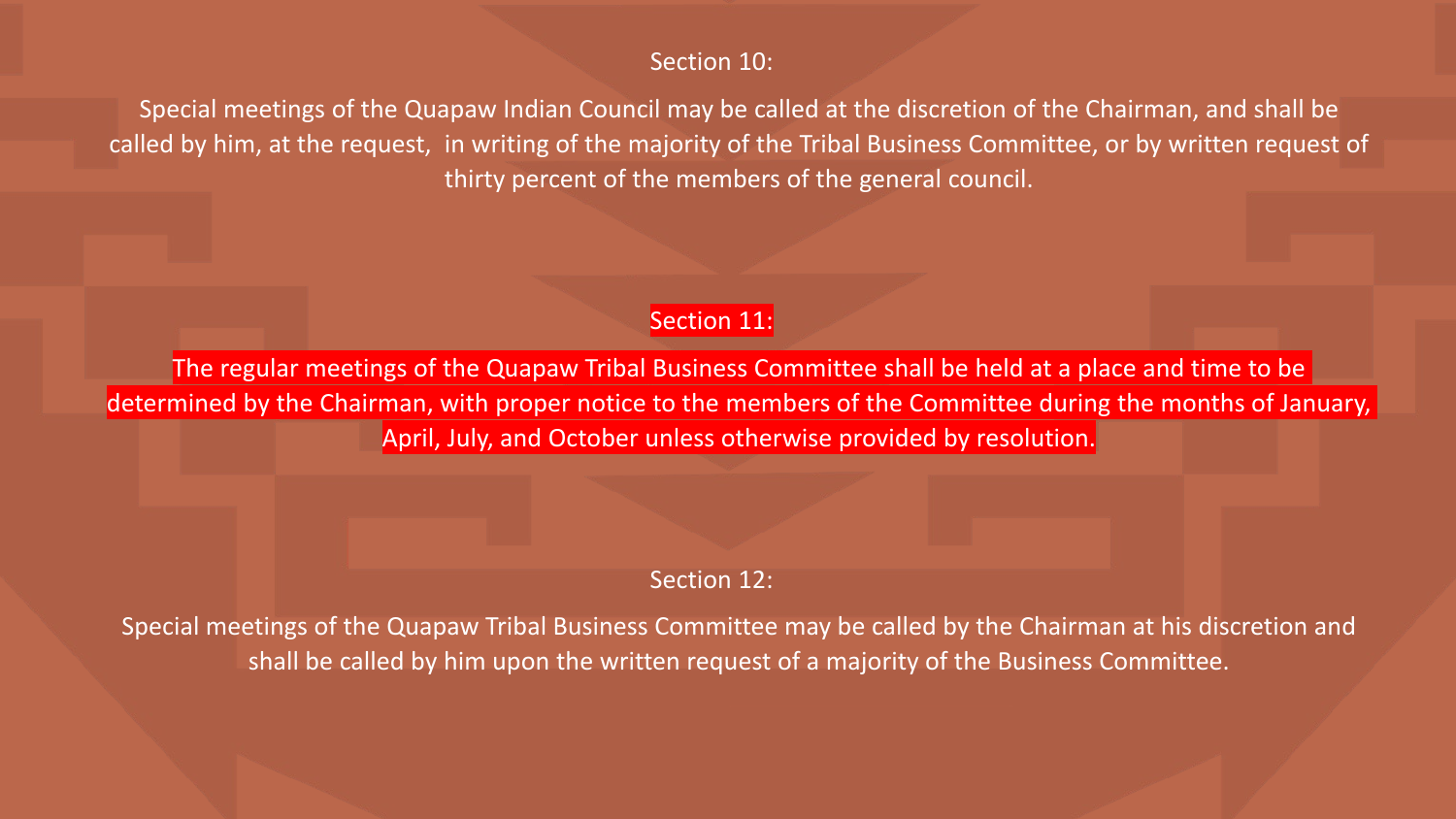#### Section 13:

All meetings of the Quapaw Indian Council and the Quapaw Tribal Business Committee shall be conducted in accordance with Robert's Rules of Order.

#### Section 14:

This resolution may be amended by a majority vote of the qualified voters of the Quapaw Tribe of Indian of Quapaw blood and on the approved Quapaw rolls voting at an election called for that purpose by the Chairman of the Tribal Business Committee. It shall be the duty of the Chairman of the Quapaw Tribal Business Committee to call such an election for referendum at the request of a majority of the Quapaw Tribal Business Committee, or upon presentation of a petition signed by at least thirty percent of the qualified voters, members of the Quapaw Tribe; provided not less than thirty (30) days notice of such meeting and proposed amendment shall be given to the members of the Tribe directly by mail, if feasible, and by appropriate publicity through-out the communities in which the tribal members reside .

 $=$  Adopted August 19 1956 =

149-1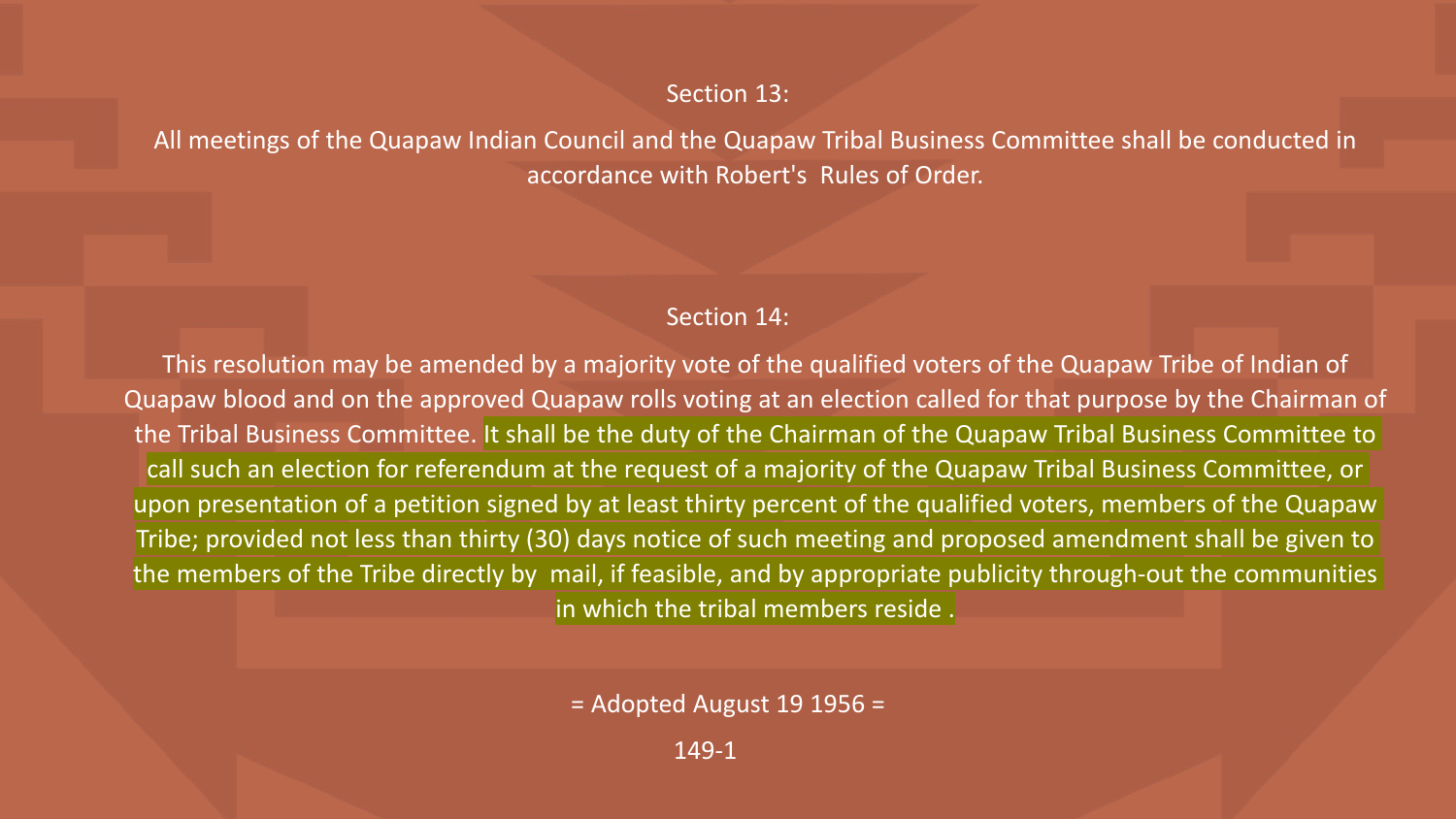### **Results of Survey**

1,547 registered voters and we have 3,746 tribal members 18 or older

2020- Special Election 340 Votes 2020 – 873 Votes 2019 - 433 Votes 2018 – 803 Votes 2018 – Special Election 404 Votes 2017 – 324 Votes

Constitution Survey – 448 Responses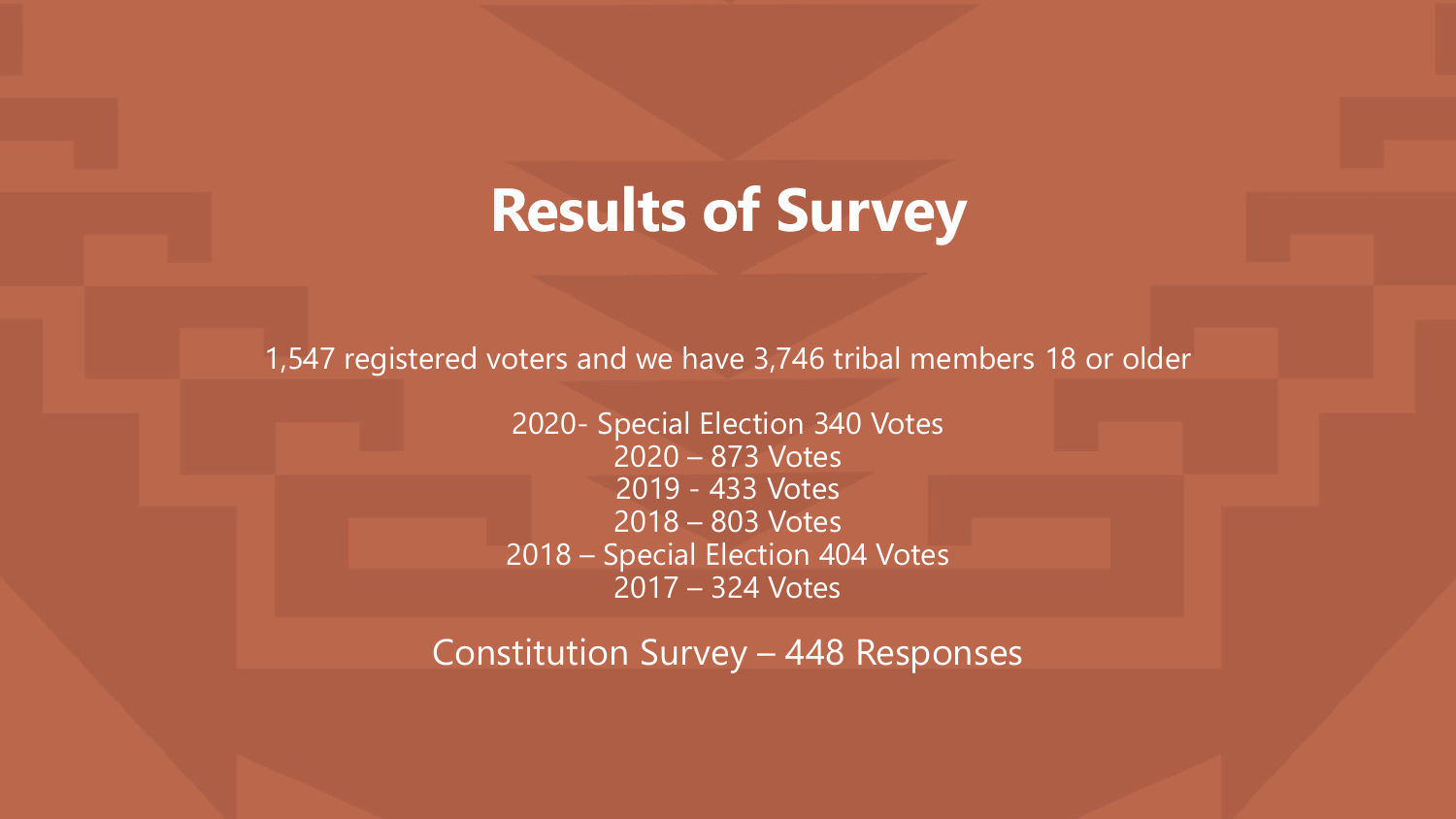### **Do you believe you are adequately represented by our governing body?**



| <b>ANSWER CHOICES</b> | <b>RESPONSES</b> |     |
|-----------------------|------------------|-----|
| Yes                   | 55.49%           | 197 |
| No                    | 44.51%           | 158 |
| <b>TOTAL</b>          |                  | 355 |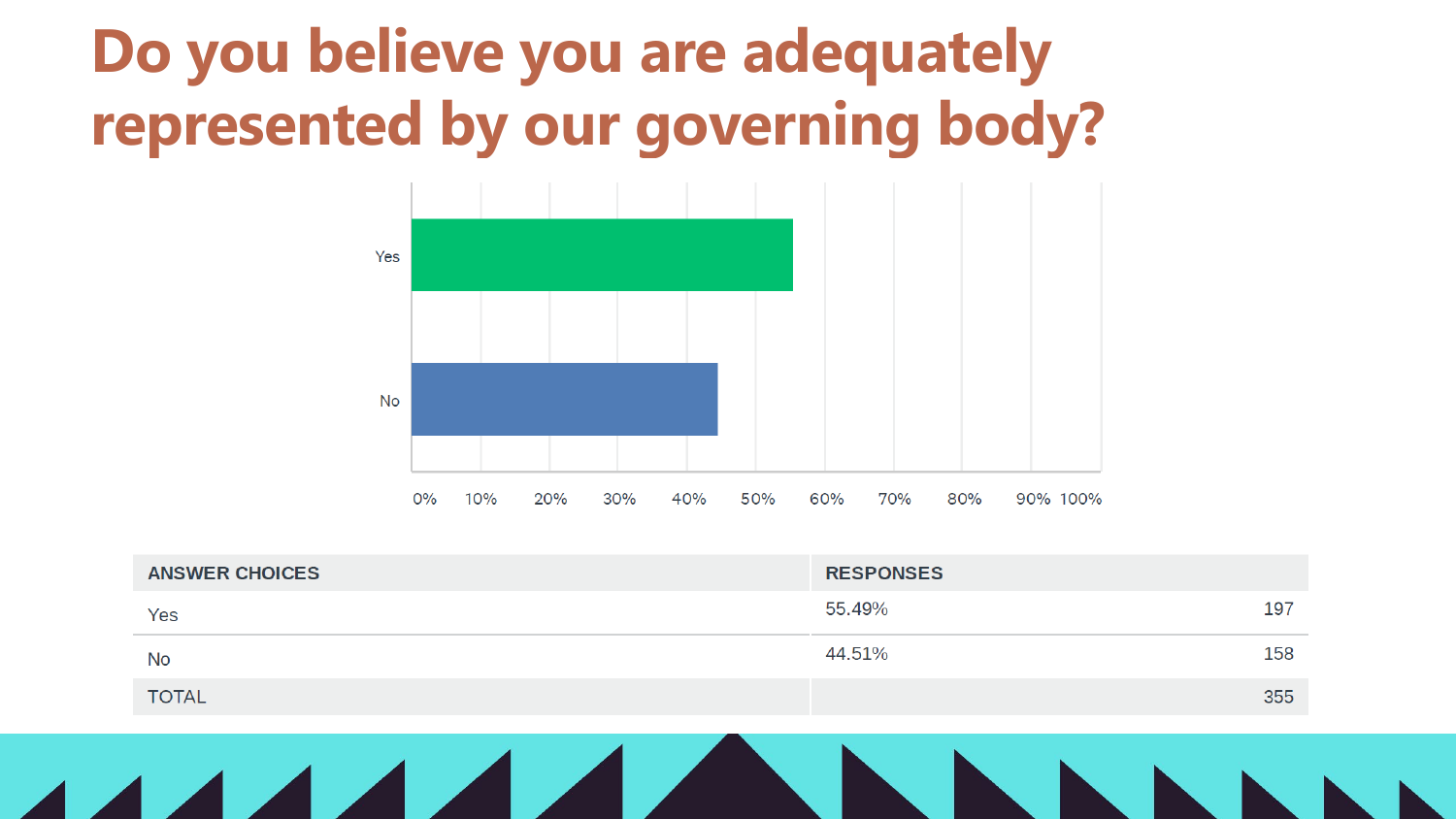**With regard to Elected Officials and Administrators, What does them being Transparent look like to you?**

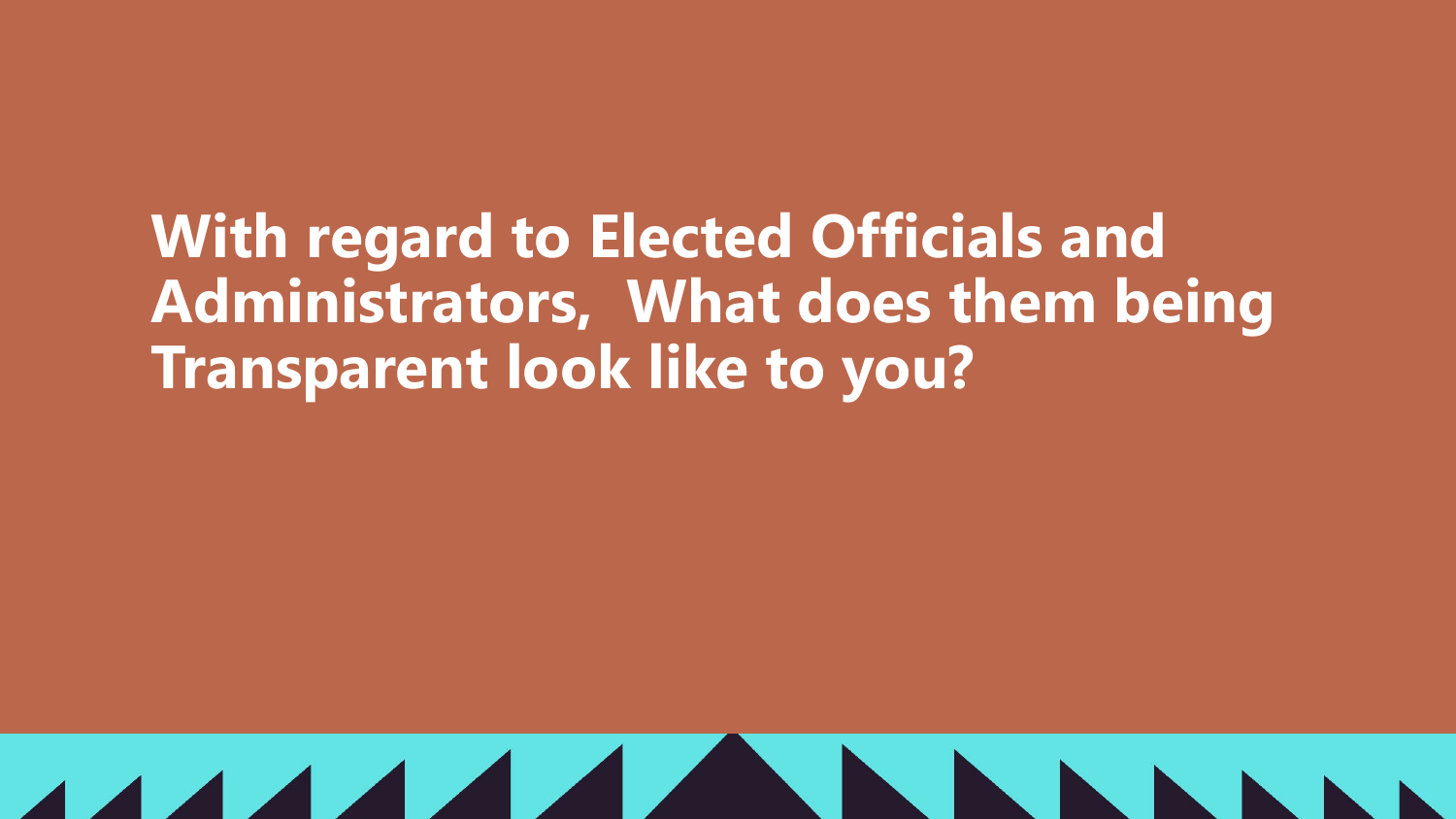**CAN our Culture and Traditional ways be incorporated into our Governance?**



| <b>ANSWER CHOICES</b> | <b>RESPONSES</b> |     |
|-----------------------|------------------|-----|
| Yes                   | 94.96%           | 339 |
| <b>No</b>             | 5.04%            | 18  |
| <b>TOTAL</b>          |                  | 357 |

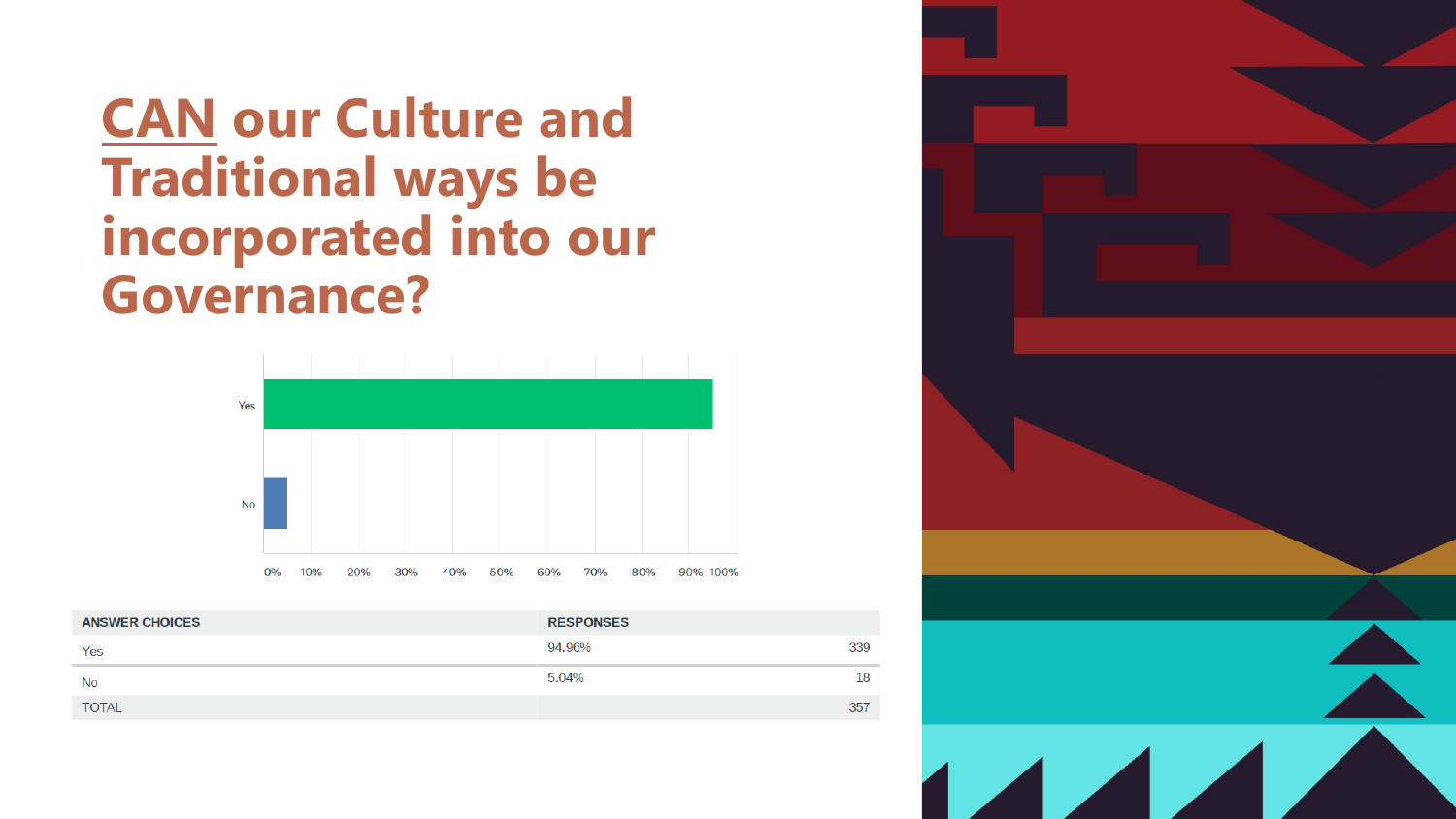

**SHOULD our Culture and Traditional ways be incorporated into our Governance?**



| <b>ANSWER CHOICES</b> | <b>RESPONSES</b> |     |
|-----------------------|------------------|-----|
| Yes                   | 94.12%           | 336 |
| <b>No</b>             | 5.88%            | 21  |
| <b>TOTAL</b>          |                  | 357 |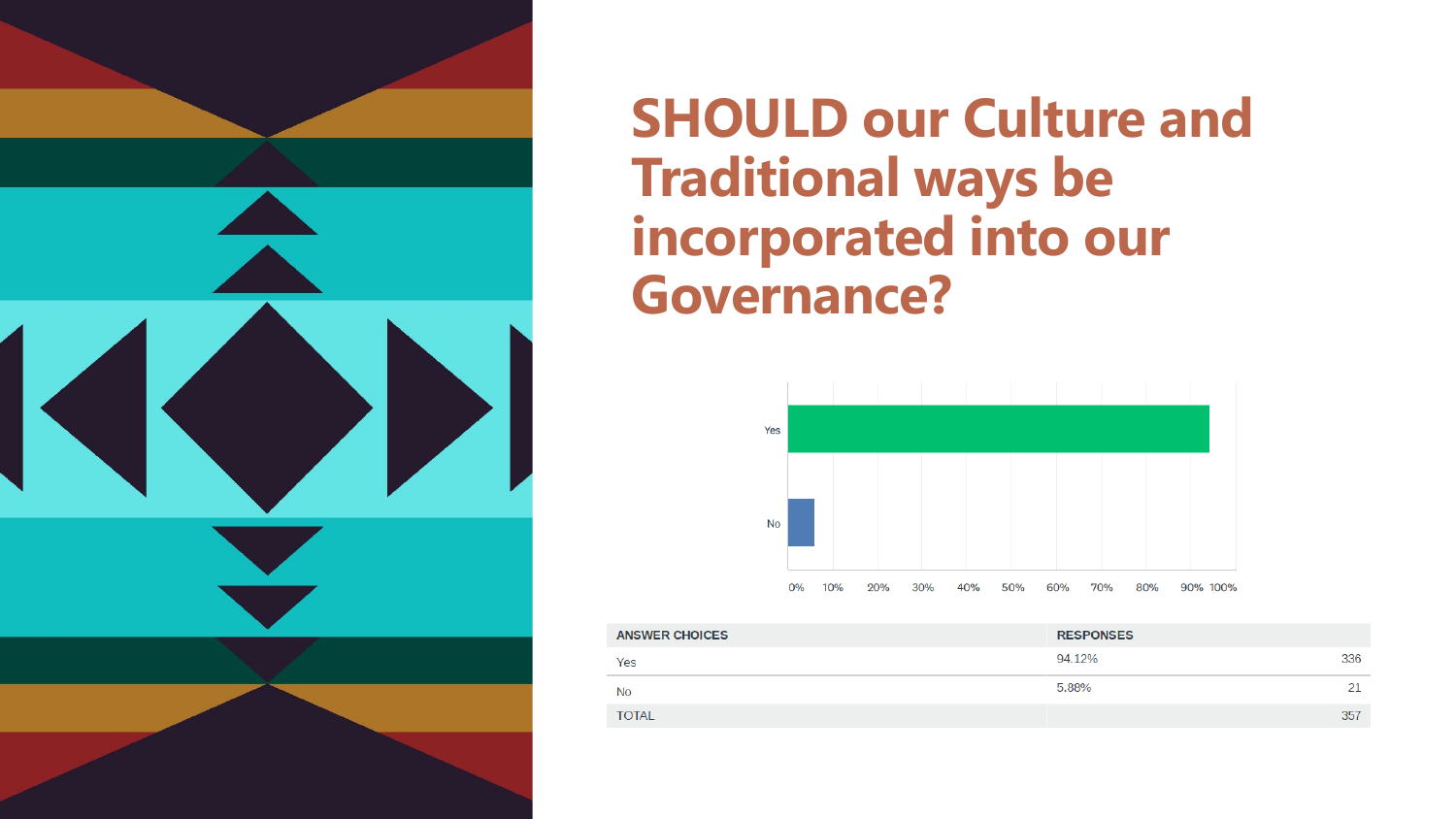### **What issues are important to you**

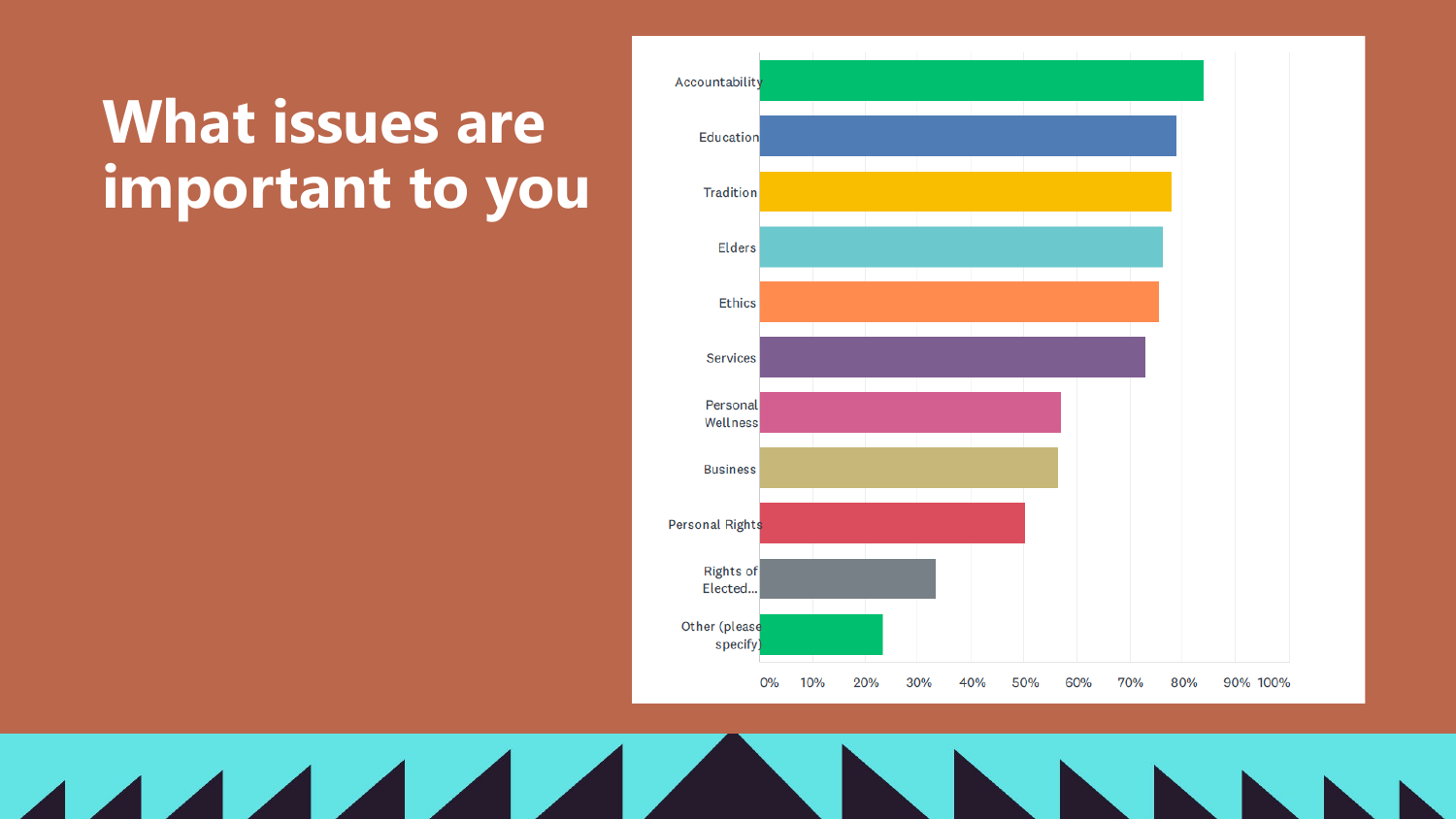### **Do we adequately protect our Non appointed, Non-elected Tribal employees?**



| <b>ANSWER CHOICES</b> | <b>RESPONSES</b> |     |
|-----------------------|------------------|-----|
| Yes                   | 53.96%           | 150 |
| <b>No</b>             | 46.04%           | 128 |
| <b>TOTAL</b>          |                  | 278 |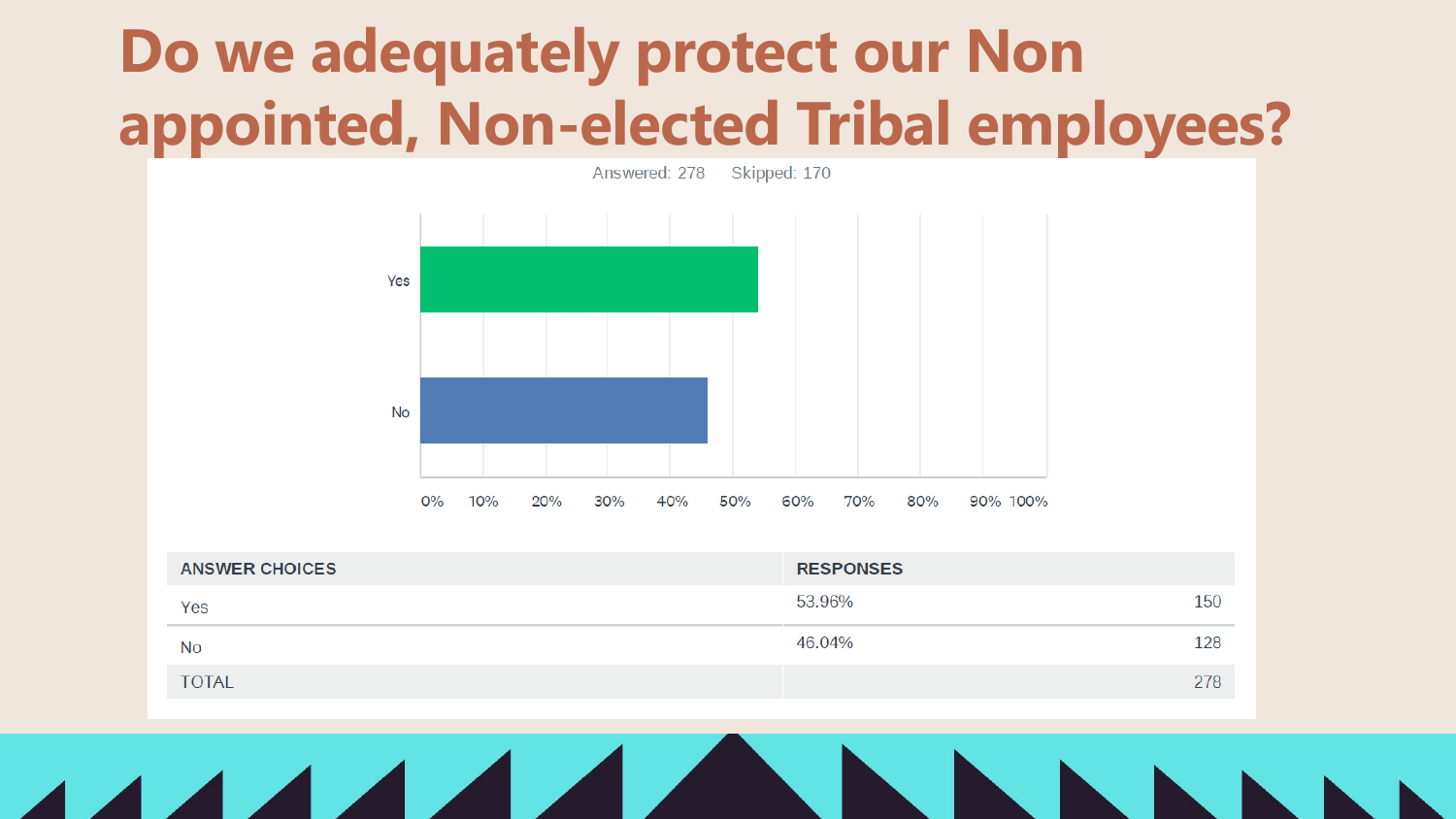### **Should the Quapaw Nation adjust the term length for ELECTED officials?**

**Should the Quapaw Nation adopt term limits for ELECTED officials?**



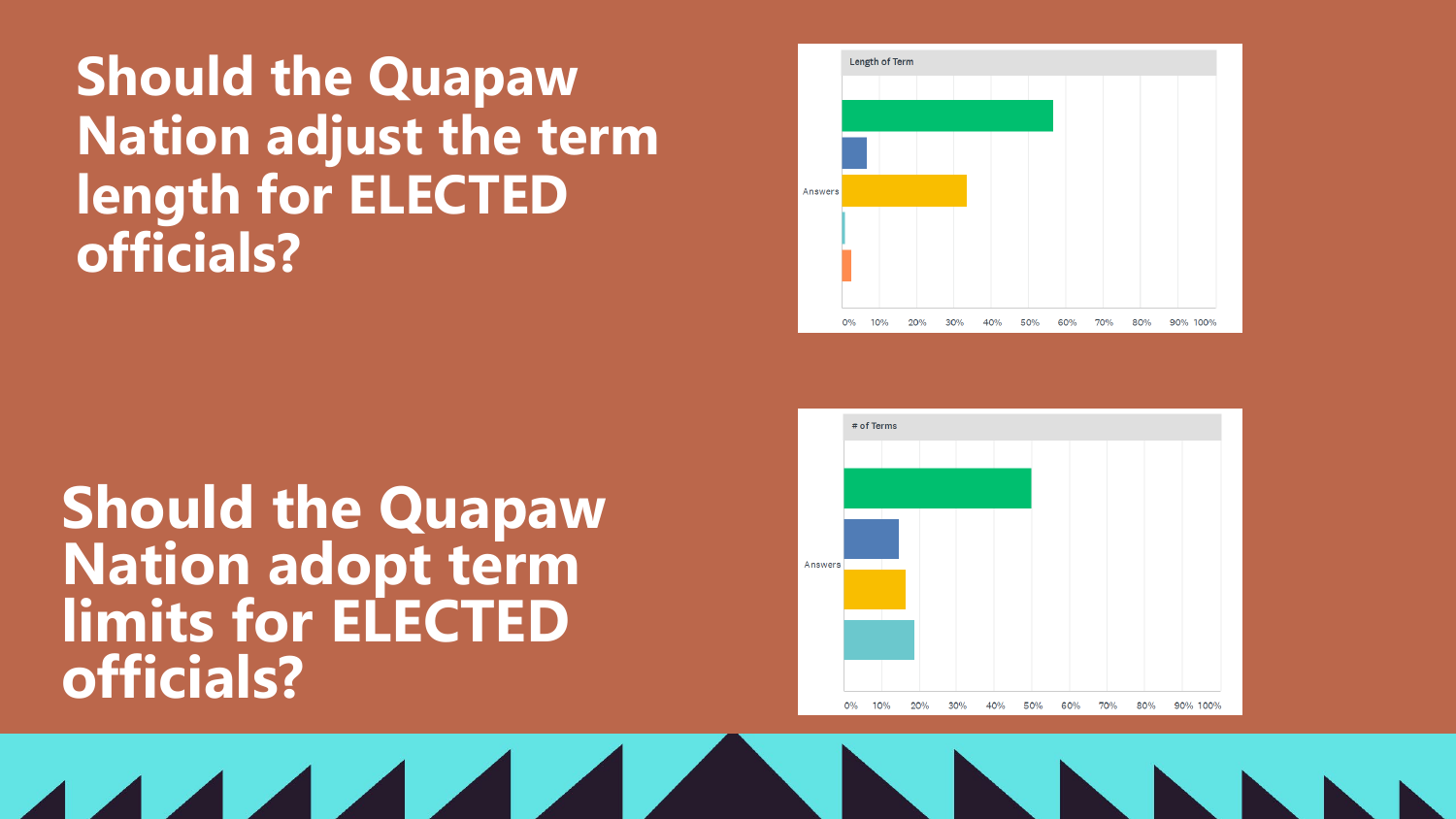

### **Should the Quapaw Nation adopt term limits for APPOINTED officials?**



| <b>ANSWER CHOICES</b> | <b>RESPONSES</b> |     |
|-----------------------|------------------|-----|
| Yes                   | 81.20%           | 285 |
| <b>No</b>             | 18.80%           | 66  |
| <b>TOTAL</b>          |                  | 351 |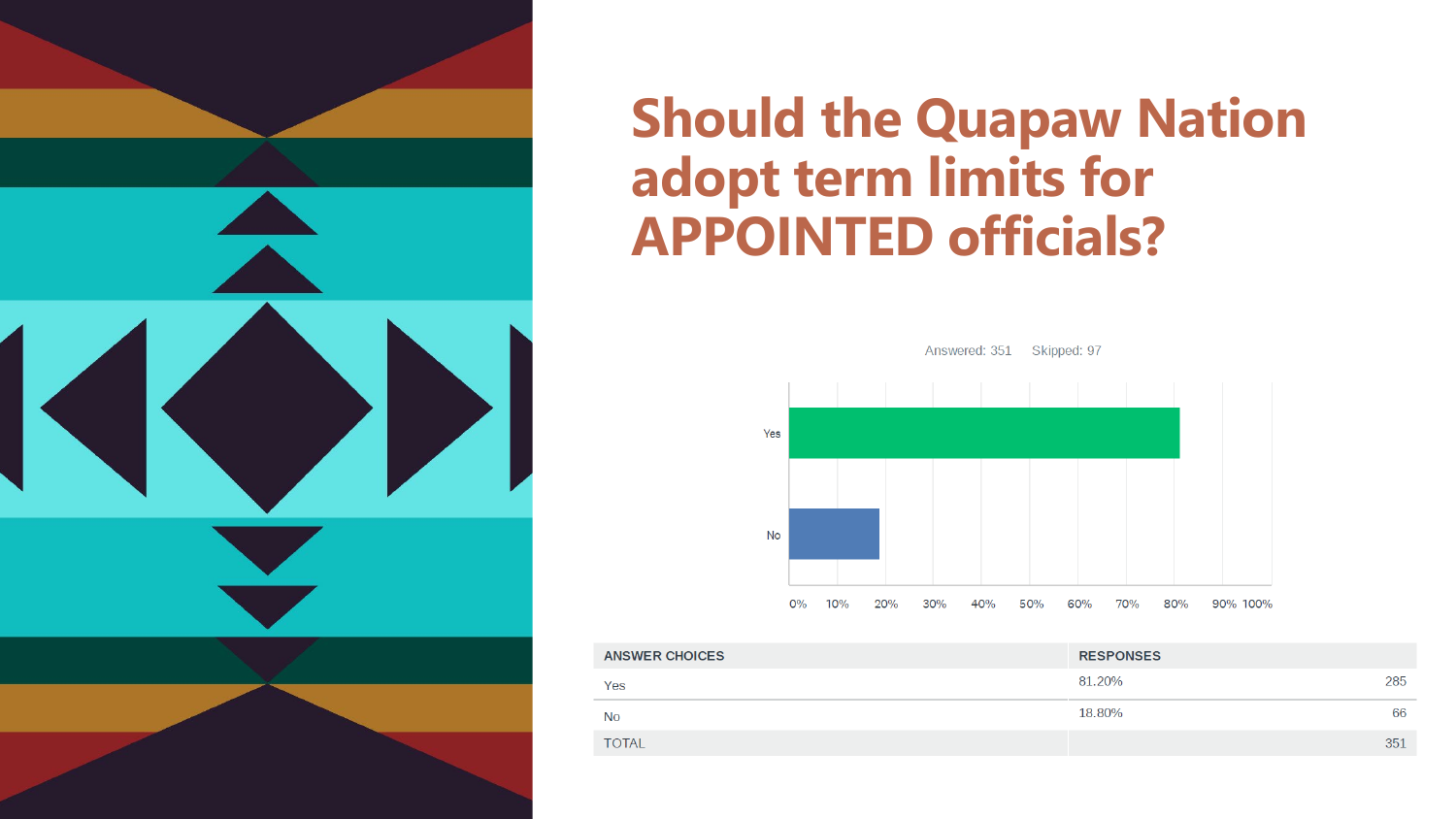**According to Roberts Rules of Order, do you know when an improper motion has been made?**Answered: 363 Skipped: 85 Yes



| <b>ANSWER CHOICES</b> | <b>RESPONSES</b> |     |
|-----------------------|------------------|-----|
| Yes                   | 50.69%           | 184 |
| No                    | 49.31%           | 179 |
| <b>TOTAL</b>          |                  | 363 |
|                       |                  |     |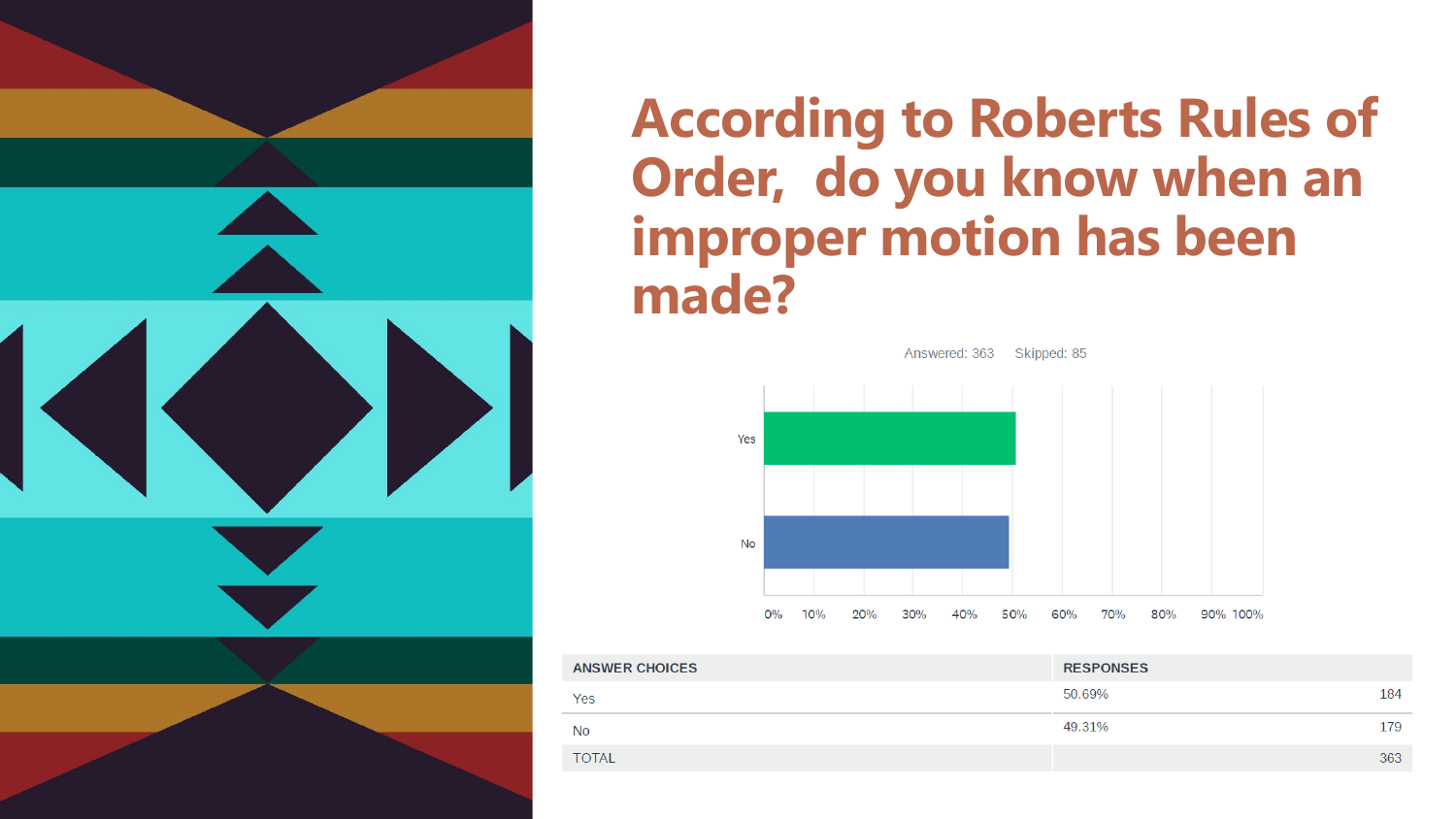## **According to Roberts Rules of Order, do you know what the following terms mean and how to use them appropriately?**

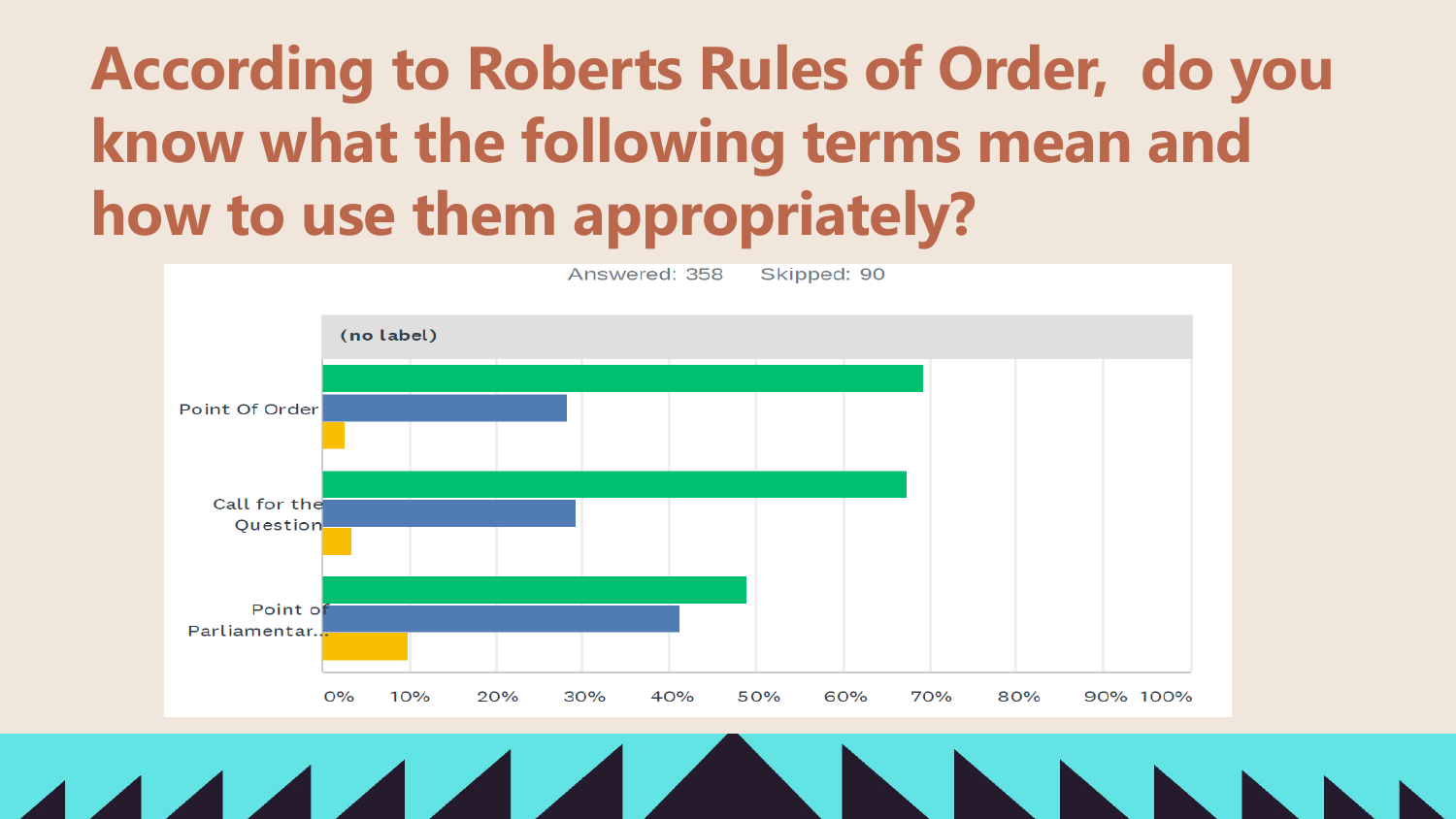**In the United States Government, Congress and the Presidency are designed to work together but hold separate authorities that Check and Balance each others authority and power. Should the governing body of the Quapaw Nation adopt a system of checks and balances also?**

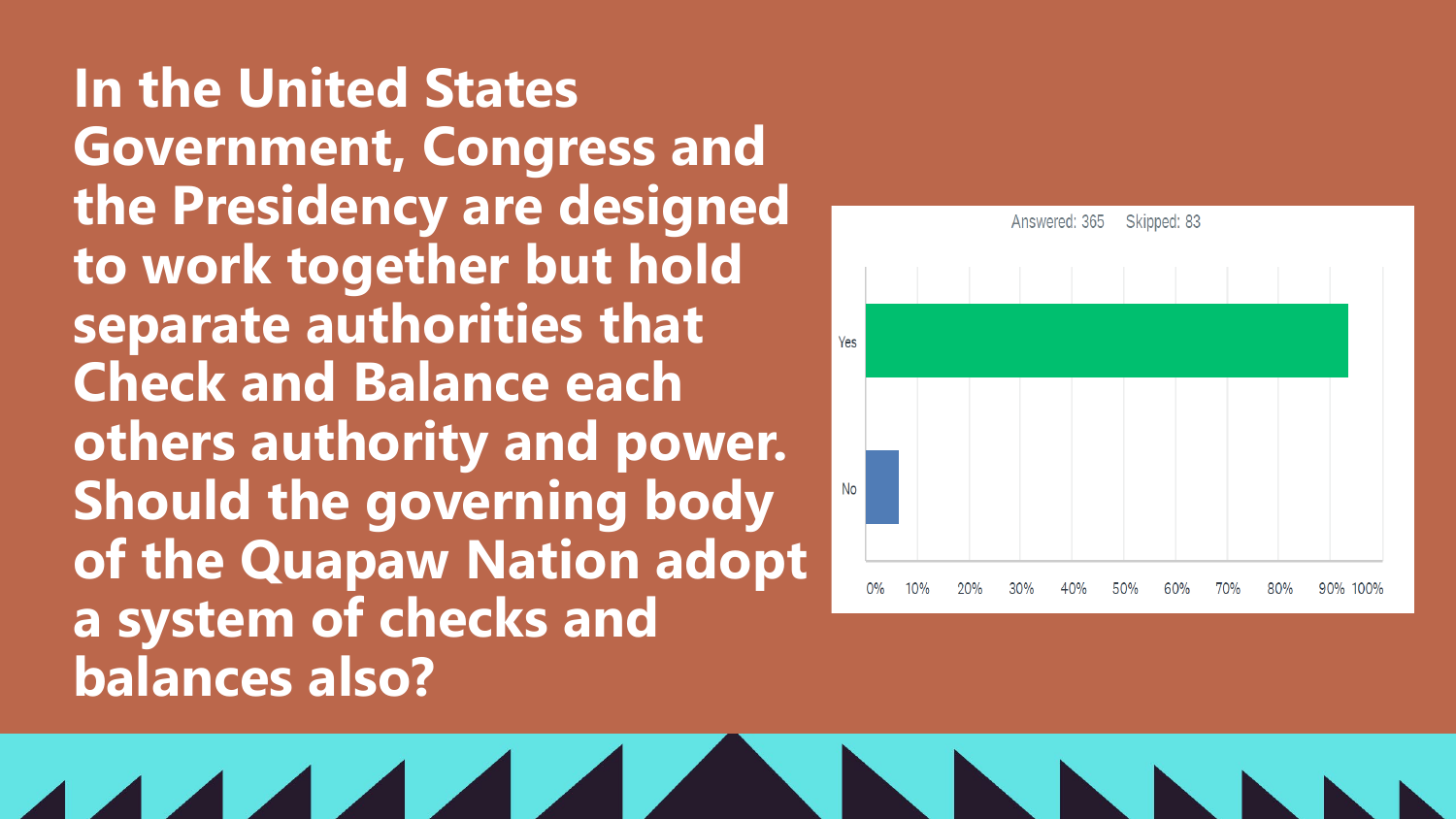

### **The Governing Resolution of the Quapaw Nation has been amended several times since 1956. Do you know what has been amended?**

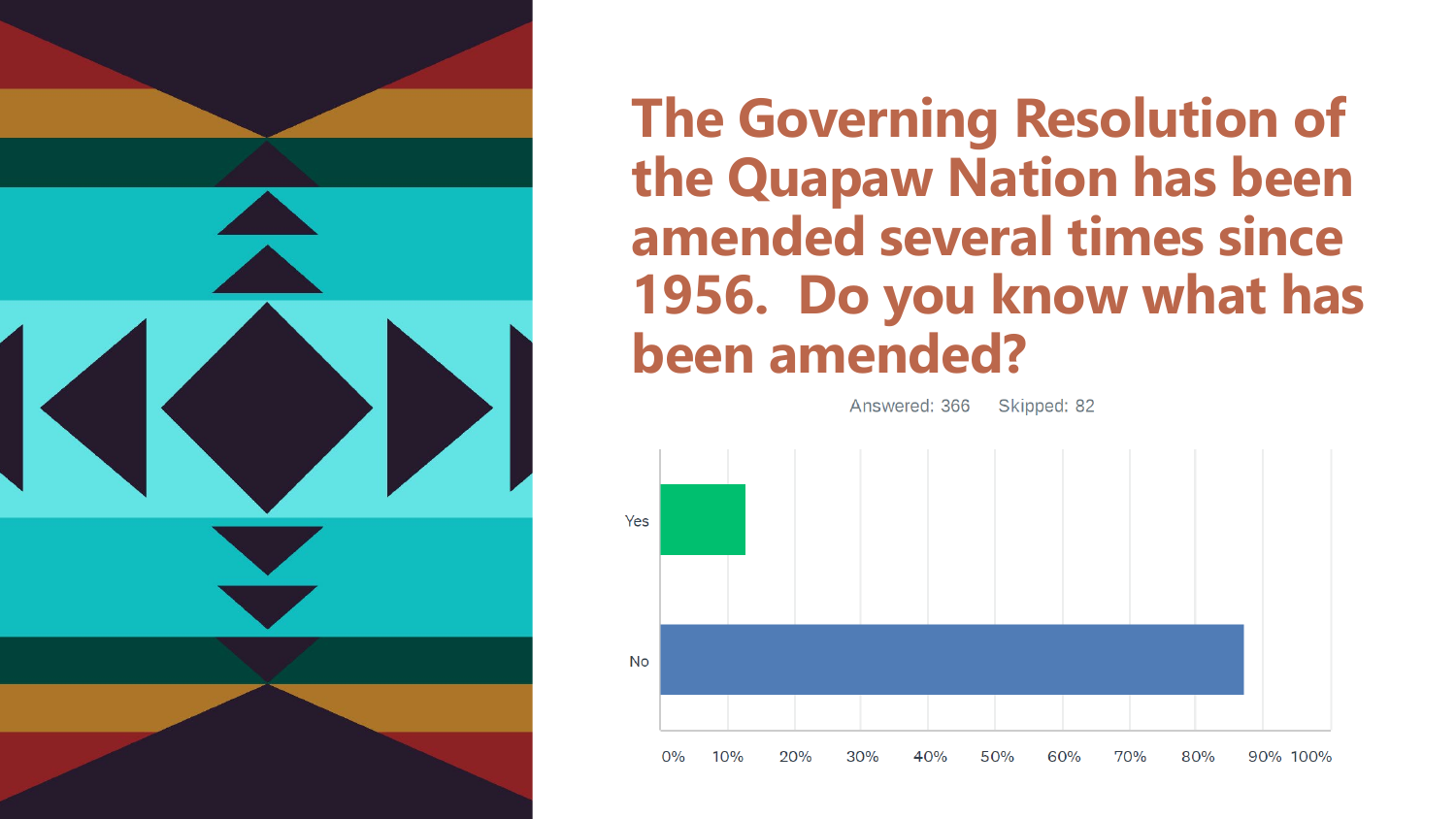### **Conclusion**

It is evident that our Nation, at a minimum needs reform. The evidence also suggests that the Governing Resolution is no longer doing the job.

Sovereignty must evolve. Our leaders 65 years ago have brought us this far. Its time for us to forge a new standard by which we live where we, the people decide how we are to be governed